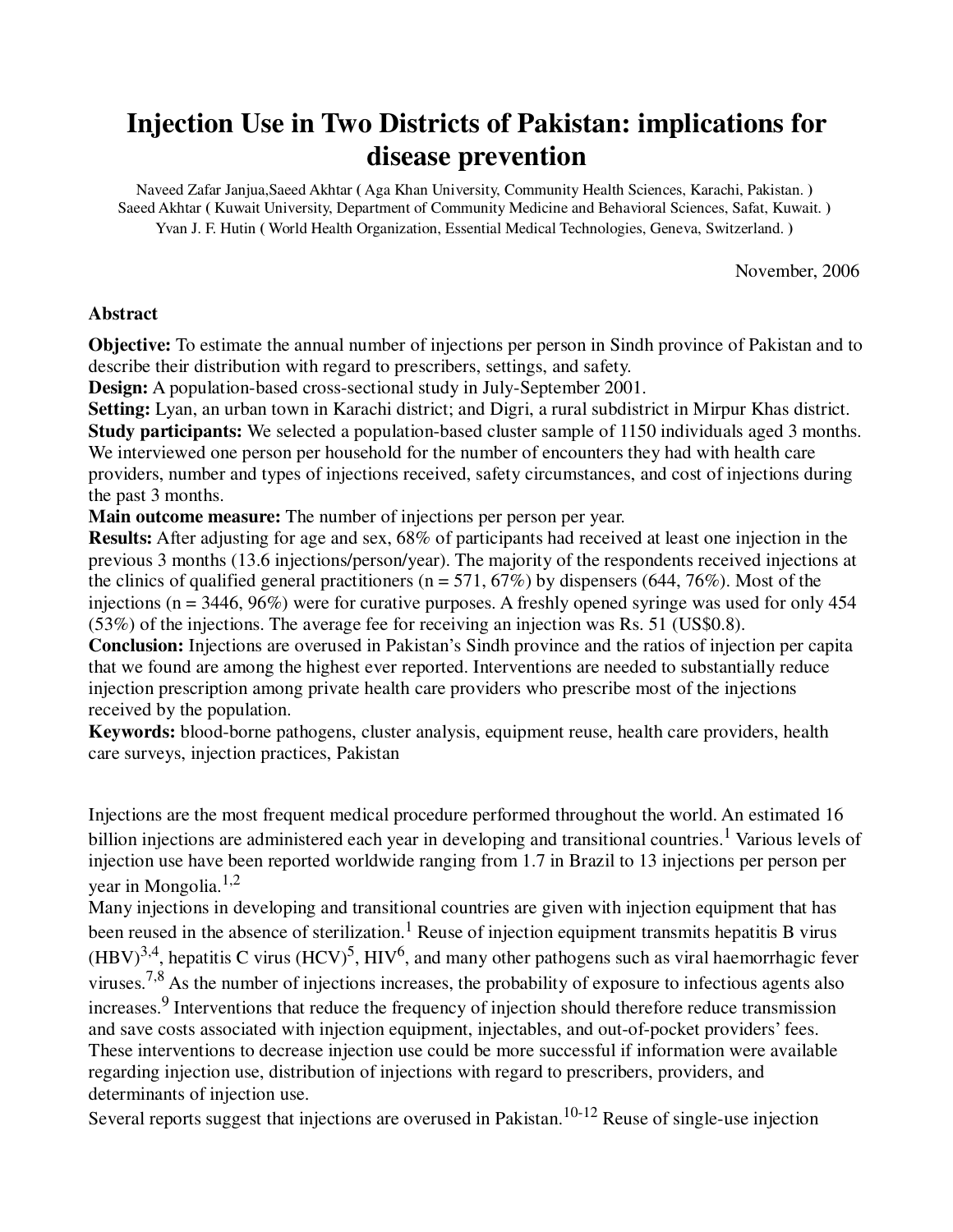equipment is also common.<sup>11</sup> However, no population-based estimates of injection frequency were available. Furthermore, no information was available with respect to the distribution of injections according to prescribers (e.g. MBBS) and injection providers (e.g. nurses). To address these, we conducted a survey to estimate the annual ratio of injection per capita in Sindh province, Pakistan, to describe the distribution of injections with respect to prescribers, injection providers, types of injection and health care facility, and to estimate the proportion of unsafe injections. We used WHO standardized methodology to generate estimates of injection use so that they could be compared with those reported in other countries.<sup>13</sup>

### **Materials and Methods**

### **Study setting**

We conducted a population-based cross-sectional survey from July to September 2001 in an urban and a rural setting in Pakistan's Sindh province. We selected Lyari, an urban town in Karachi (Pakistan's largest city) with an ethnically diverse population including Baloch, Punjabi, Mohajir, Pakhtoon, and Sindhi. Lyari has a population of more than 600 000 people with an average household size of 6.5 persons and a literacy rate of  $67\%$ .<sup>14</sup> Public health care facilities, general practitioners (GPs) and private unqualified practitioners provide health care. In contrast, Digri is a rural area in Mirpurkhas district. It is located about 300 kilometres from Karachi and comprises 294 000 people of Sindhi, Punjabi, and Balochi descent living in scattered small villages. Its literacy rate is lower than Lyari and agriculture is the primary source of income.<sup>14</sup> People seek health care from few qualified physicians at state-run Basic Health Units, private unqualified practitioners, and GPs. These two settings were selected conveniently as these house all the major ethnic groups (Punjabi, Mohajir, Pakhtoon, Sindhi, and Baloch) of Pakistan and hence the findings from the study may apply to the areas of this population origin.

## **Design**

We defined the survey population as individuals aged at least 3 months and residing for at least 3 months in the selected localities. We used a cluster-sampling technique to select study subjects. We defined a cluster as a group of people living within specific administrative boundaries. These clearly demarcated areas are called sector in Lyari, and 'deh' in Digri. We selected a total of 34 clusters: 17 cLusters each from 133 available clusters in the rural area and 104 available clus-ters in the urban area based on probability proportional to size. Average number of houses in a cluster was 280 in the rural area and 650 in the urban area. People living together and sharing the same kitchen were considered as living in the same household.15 We used the households as sampling units and individuals selected randomly from within house-holds as sampling elements. Within each cluster, we selected 35 households using systematic sampling following the right-hand rule with a random start from a central point and then selected one person from each household using the lottery method.<sup>15</sup> Trained interviewers fluent in the respondents' primary language interviewed participants or guardians of children <15 years of age to collect information on encounters with health care providers, ailment complaints, injection prescribers, injection providers, types of injection, safety circumstances, and cost of injections that were received during the 3 months preceding the interview. Injection was defined as a procedure that pierces the skin or a mucosal membrane to introduce a substance into the body. These injections included those administered for immunization, therapeutic (injections and infusions), or diagnostic purposes.<sup>16</sup> We defined a physician as a person with basic medical qualifications (MBBS) and physicians working in the private sector as GPs. We defined a dispenser as a person who dispenses medicine and provides the injection. Practitioners with no basic medical qualifications (MBBS) were considered 'unqualified practitioners'. These practitioners work independently and illegally at their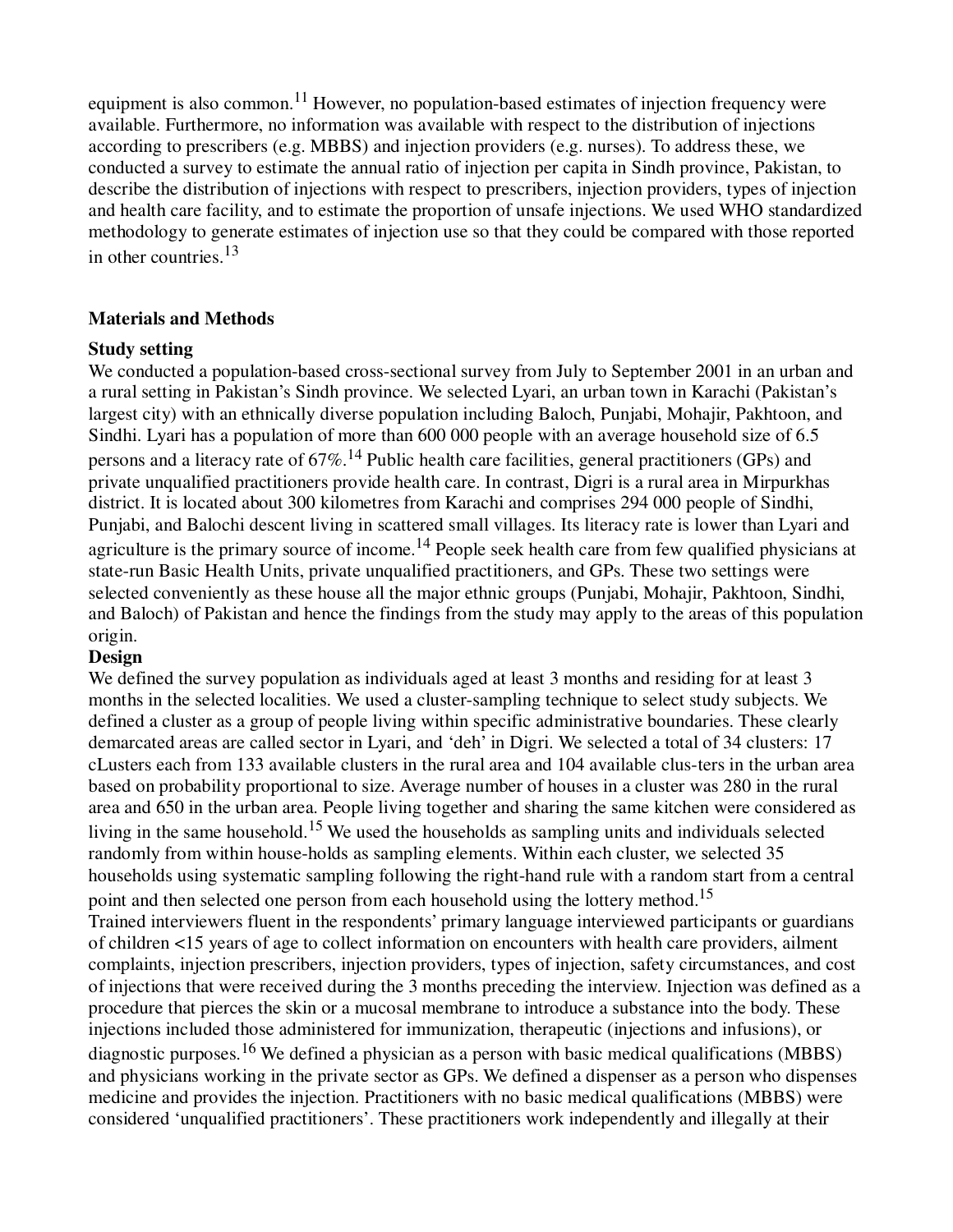clinics, prescribe and dispense medicine, and administer injections.

We based sample size calculations on assumptions that 67% of the population received at least one injection during the past year with 95% confidence level and 3% precision.<sup>5,11</sup> After allowance for a design effect of 1.68 and 10% non-response over the initial sample size of 621, we planned for 1149 study subjects.<sup>15</sup>

The Ethics Review Committee of Aga Khan University, Pakistan approved the protocol. We explained the purpose of the study to the subjects and obtained verbal informed consent.

### **Statistical Analysis**

We double entered data in Epi Info software version 6.04 and analysed it in Epi Info and Statistical Package for Social Sciences (SPSS) version 10.0. We estimated annual ratios of injections per capita and proportions of those who had received at least one injection and adjusted these estimates for the age and sex distribution of the population in the area as standard obtained from the National Population

Census, 1998.<sup>14</sup> We obtained the annual ratio of injections per capita by multiplying the average number of injections received during 3 months by four. We calculated the overall cost of an injection to patients by subtracting the reported cost of visits during which no injection was administered from the cost of visit during which an injection was administered (the injection was paid for as part of the health care visit). We performed cluster analysis to account for clustering of injection practices at primary sampling unit level. We computed intraclass correlation coefficients and design effects and adjusted confidence interval and hypothesis testing for design effect.<sup>17</sup>

### **Results**

We recruited 575 subjects in the urban and 575 in the rural setting (total: 1150). In the urban and rural areas, eight and five persons, respectively, refused to participate. We recruited replacements from adjacent households. The mean age of the study subjects was 25 years (SD: 18, median: 27 and range: 0.25-99 years); 873 (76%) were female. The proportion of study subjects who had no formal schooling was 56% (n = 321) and 75% (n = 424) in the urban and rural areas, respectively. The major ethnic groups were Sindhi  $[60\% (n = 343)]$  in rural and Baloch  $[45\% (n = 259)]$  in the urban setting. The median monthly family income was Rs. 4000 (US\$63, mean: Rs. 4825, SD: Rs. 3538). Primary complaints on presentation to the health care provider during the last visit included fever (32%), body aches (13%), cough, flu, and sore throat (10%, Table 1).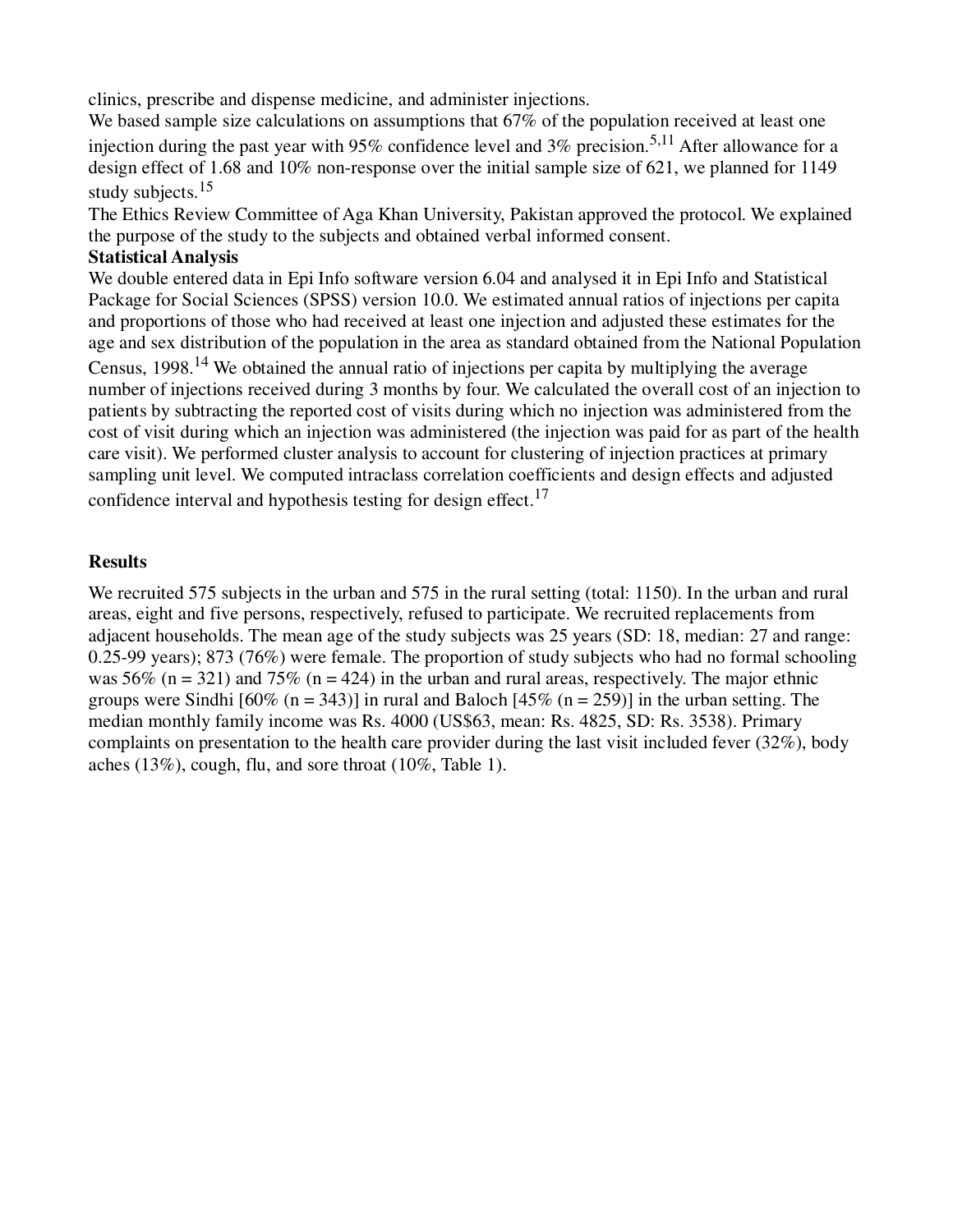| Table 1. Selected socio-demographic characteristics of the participants in injection use study in rural and urban settings of Sindh province, Pakistan 20 |  |  |
|-----------------------------------------------------------------------------------------------------------------------------------------------------------|--|--|
|-----------------------------------------------------------------------------------------------------------------------------------------------------------|--|--|

| Variables                                   |              | Urban        | Rural       |              | Total        |                |
|---------------------------------------------|--------------|--------------|-------------|--------------|--------------|----------------|
|                                             | $\mathbf{u}$ | $\%$         | n           | 吊            | $\mathbf{n}$ | $\mathbf{q}_i$ |
| Sex                                         |              |              |             |              |              |                |
| Female                                      | 441          | 77           | 432         | 75           | 873          | 76             |
| Male                                        | 134          | 23           | 143         | 25           | 277          | 24             |
| Age in years <sup>1</sup>                   |              |              |             |              |              |                |
| $0.25 - 5$                                  | 116          | 20           | 79          | 14           | 195          | 17             |
| $6 - 14$                                    | 65           | 11           | 34          | 6            | 99           | 9              |
| $15 - 45$                                   | 331          | 58           | 361         | 63           | 692          | 60             |
| >45                                         | 63           | 11           | 101         | 17           | 164          | 14             |
| Education (years of schooling) <sup>1</sup> |              |              |             |              |              |                |
| $\bf{0}$                                    | 321          | 56           | 424         | 74           | 745          | 65             |
| $1-5$                                       | 119          | 23           | 64          | 11           | 183          | 16             |
| $6 - 10$                                    | 104          | 18           | 59          | 10           | 163          | 14             |
| >10                                         | 31           | 5            | 28          | 5            | 59           | 5              |
| Ethnicity                                   |              |              |             |              |              |                |
| Sindhi                                      | 37           | 6            | 343         | 60           | 380          | 33             |
| Punjabi                                     | 130          | 21           | 203         | 35           | 333          | 29             |
| Baloch                                      | 259          | 45           | 1           | $\bf{0}$     | 260          | 23             |
| Mohajir <sup>2</sup>                        | 94           | 16           | 26          | 5            | 120          | 10             |
| Pukhtoon                                    | 55           | 10           | $\mathbf 2$ | 0            | 57           | 5              |
| Family income <sup>3</sup>                  |              |              |             |              |              |                |
| <1500                                       | 29           | 5            | 133         | 23           | 162          | 14             |
| 1501-2500                                   | 59           | 10           | 88          | 15           | 147          | 13             |
| 2501-4000                                   | 223          | 39           | 119         | 21           | 342          | 30             |
| 4001-6000                                   | 153          | $27\,$       | 88          | 15           | 241          | 21             |
| >6000                                       | 110          | 19           | 146         | 26           | 256          | 22             |
| Presenting complaint <sup>4</sup>           |              |              |             |              |              |                |
| Fever                                       | 124          | 25           | 185         | 39           | 309          | 32             |
| Body aches                                  | 85           | 17           | 38          | 8            | 123          | 13             |
| Cough/sore throat                           | 66           | 14           | 30          | 6            | 96           | 10             |
| Gastrointestinal problem                    | 40           | 8            | 36          | 8            | 76           | 8              |
| Vaccination                                 | 4            | 1            | 66          | 14           | 70           | 7              |
| Diarrhoea                                   | 43           | 9            | 18          | 4            | 61           | 6              |
| Cardiovascular disease                      | 36           | 7            | 14          | 3            | 50           | 5              |
| Weakness                                    | 17           | 4            | 18          | 4            | 35           | 4              |
| Gynaecological problem                      | 19           | 4            | 13          | 3            | 32           | 3              |
| <b>Respiratory illness</b>                  | 21           | 4            | 10          | 2            | 31           | 3              |
| Skin problem                                | $^{11}$      | $\mathbf{2}$ | 19          | 4            | 30           | 3              |
| Other                                       | $\,$ 8       | 2            | 16          | 3            | 24           | 3              |
| Renal colic                                 | 12           | 2            | 4           | $\mathbf{1}$ | 16           | 2              |
| Surgery                                     | 6            | 1            | $\tau$      | 1            | 13           | Ł              |

<sup>1</sup>Data collected as continuous variable and categorized later.

<sup>2</sup>Includes these who originated from parts of India not presently included in Pakistan.

 $3$ Income in Pakistani rupee, Rs.  $65 =$  US\$1 at the time of study.

<sup>4</sup>Complaints from the last visit only: complaints from the same system merged for ease of presentation.

### **Injection frequency**

In this sample 968 (84%) participants reported contact with a health care provider during the previous 3 months. After adjusting for age and sex, 68% (95% CI: 66- 69%) of all subjects (n = 1150) received at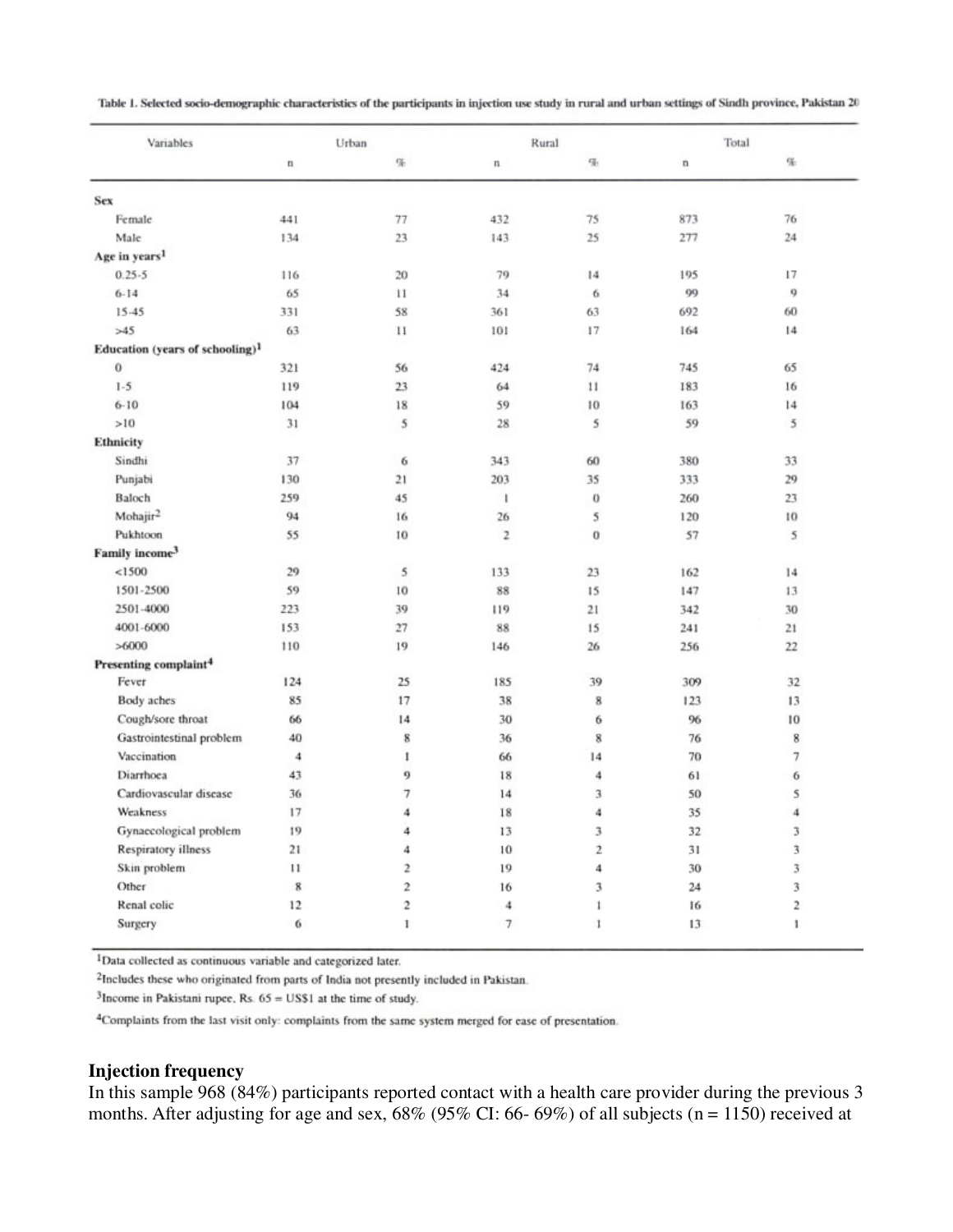least one injection. The proportion of those who reported receiving an injection was slightly higher among those under 5 years of age (79%) than among older age groups (60-76%, Table 2).

|              | Urban $(n = 575)$ |    | Rural ( $n = 575$ ) |     | Overall $(n = 1150)$ |    |
|--------------|-------------------|----|---------------------|-----|----------------------|----|
|              | $\mathbf{n}$      | 56 | n                   |     | n                    | 啺  |
| Age in years |                   |    |                     |     |                      |    |
| $0.25 - 5$   | .116              | 74 | 79                  | 100 | 195                  | 79 |
| $6 - 14$     | 65                | 74 | 34                  | 84  | 99                   | 76 |
| $15 - 45$    | 331               | 57 | 361                 | 77  | 692                  | 60 |
| >45          | 63                | 72 | 101                 | 63  | 164                  | 71 |
| Total        | 575               | 65 | 575                 | 81  | 1150                 | 68 |

Table 2. Proportion of subjects who received at least one injection during the previous 3 months by age group, Sindh pro-vince, Pakistan 2001.

The crude ratio of injections per capita per year was 11.4 (median: 8, SD: 28, range: 0-372). The ratio standardized for age and sex was 13.6 injections/person/year (Table 3).

|                          |     | Urban |               |             | Rural |              |              | Overall |              |
|--------------------------|-----|-------|---------------|-------------|-------|--------------|--------------|---------|--------------|
|                          | n   | Mean  | 95% CI        | $\mathbf n$ | Mean  | 95% CI       | $\mathbf{n}$ | Mean    | 95% CI       |
| Age: crude (years)       |     |       |               |             |       |              |              |         |              |
| $0.25 - 5$               | 116 | 15    | $5.7 - 24.4$  | 79          | 8.4   | $6.7 - 10.1$ | 195          | 12.4    | $6.7 - 18.0$ |
| $6 - 14$                 | 65  | 21.8  | $0.6 - 43.0$  | 34          | 6.4   | $3.8 - 8.9$  | 99           | 16.5    | $2.4 - 30.5$ |
| 15-45                    | 331 | 11.4  | $7.6 - 15.2$  | 361         | 8.3   | $6.9 - 9.7$  | 692          | 9.8     | $7.8 - 11.7$ |
| >45                      | 63  | 23.9  | $3.3 - 44.5$  | 101         | 8.2   | $4.7 - 11.7$ | 164          | 14.2    | 5.9-22.6     |
| Total                    | 575 | 14.7  | $10.3 - 19.1$ | 575         | 8.2   | $7.1 - 9.3$  | 1150         | 11.4    | $9.2 - 13.7$ |
| Age and sex standardized |     |       |               |             |       |              |              |         |              |
| $0.25 - 5$               | 116 | 15.2  | $6.9 - 23.5$  | 79          | 8.4   | $6.8 - 10.1$ | 195          | 13.9    | $6.9 - 20.9$ |
| $6 - 14$                 | 65  | 21.6  | 1.3-41.9      | 34          | 6.3   | $4.1 - 8.5$  | 99           | 19      | $1.8 - 36.1$ |
| 15-45                    | 331 | 9.8   | 5.9-13.6      | 361         | 7.8   | $6.3 - 9.3$  | 692          | 9.5     | $6.0 - 13.1$ |
| >45                      | 63  | 18.8  | $5.1 - 32.6$  | 101         | 10    | $4.2 - 15.8$ | 164          | 17.7    | $5.0 - 30.4$ |
| Total                    | 575 | 14.6  | $4.8 - 24.3$  | 575         | 7.8   | $5.5 - 10.0$ | 1150         | 13.6    | 4.9-22.2     |

Table 3. Annual ratio of injections per capita by age groups in Sindh province, Pakistan 2001.<sup>1</sup>

95% CI: 95% confidence interval.

1Clustering of outcome allowed in estimation of confidence interval.

When we excluded the upper  $2\%$  of frequency distribution (all those receiving  $>60$  injections per year) the age and sex standardized annual ratio of injection per capita in urban strata, rural strata and overall was 8.3, 7.3, and 8.2, respectively. In comparison with rural area residents, fewer urban area residents reported receiving an injection (81% versus 65%, P<0.001). However, when the mean number of injections was considered, urban area residents reported receiving more injections per capita than rural residents (14.6 versus 7.8,  $P = 0.004$ ). This difference was accounted for by a higher number of injections per prescription in the urban area as well as a higher mean number of visits to health care providers during the previous 3 months (2.2 versus 1.2). Injection frequency also differed significantly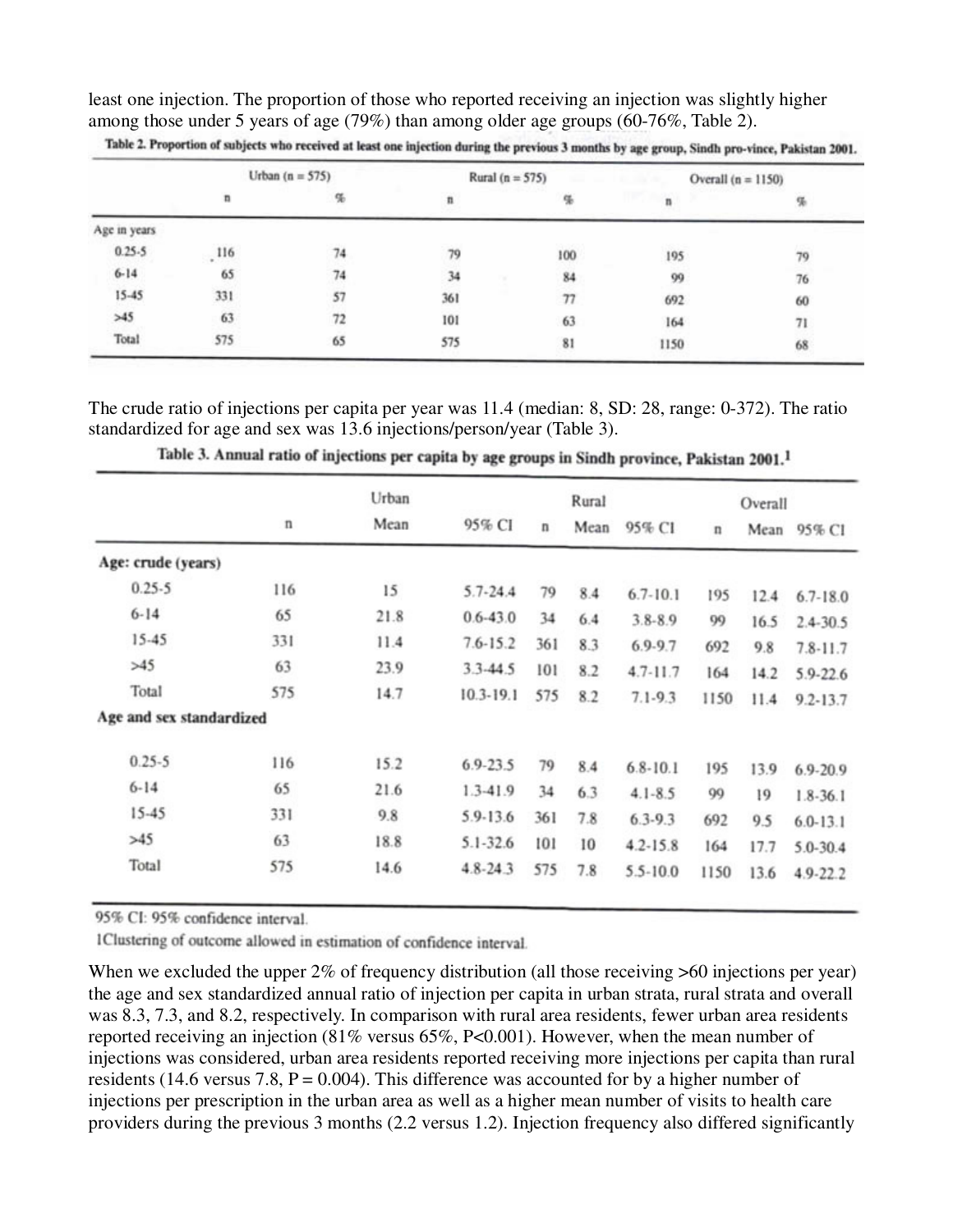between ethnic groups (F-test =  $7.7: P < 0.001$ : data not shown). Baloch tribe people reported receiving the highest (19.7 injections per person per year) number of injections. The frequency of injection did not differ between male and female (11.9 versus 11.3 per year:  $P = 0.737$ ). Most of those who presented for fever received injections ( $n = 279/309$ :

 $90\%$ ) and a slightly smaller proportion of those with other complaints also received injections ( $n =$ 567/657: 87%); the difference was not significant ( $P = 0.079$ ). This suggests that injections are provided regardless of the presenting complaint and hence a large proportion of these injections such as those provided for fever, flu, etc. might not be necessary.

## **Types of injections**

Of the 3585 injections administered during the previous 3 months, 96% were for therapeutic purposes (Table 4).

| $P^{\prime}$ of the control and $P^{\prime}$ |                         |                         |                           |  |  |  |  |
|----------------------------------------------|-------------------------|-------------------------|---------------------------|--|--|--|--|
| Injection type                               | Urban<br>$(n = 2378)\%$ | Rural<br>$(n = 1207)\%$ | Overall<br>$(n = 3585)\%$ |  |  |  |  |
| Therapeutic injection                        | 95                      | 88                      | 92                        |  |  |  |  |
| Infusion                                     | 3                       | 4                       | 4                         |  |  |  |  |
| Vaccination                                  |                         | 8                       |                           |  |  |  |  |

# Table 4. Type of injections during previous 3 months in Sindh province Pakistan 2001

The proportion of injections administered for vaccination was higher in the rural area (8%) than in the urban area  $(2\%, P < 0.001)$ .

## **Injection prescribers and providers**

GPs prescribed the majority of the injections received in the urban [297 (75%)] and in the rural [238  $(53\%)$  areas during last visit. Dispensers were major providers of injections (n = 644, 76%). GPs' clinics were the major setting ( $n = 571, 67\%)$  in which injections were provided. The private sector provided a higher proportion of the injections in the urban than in the rural area (91% versus 68%, P< 0.001). None of the injections were provided by the patient him/herself, a dentist, or a family member (Table 5).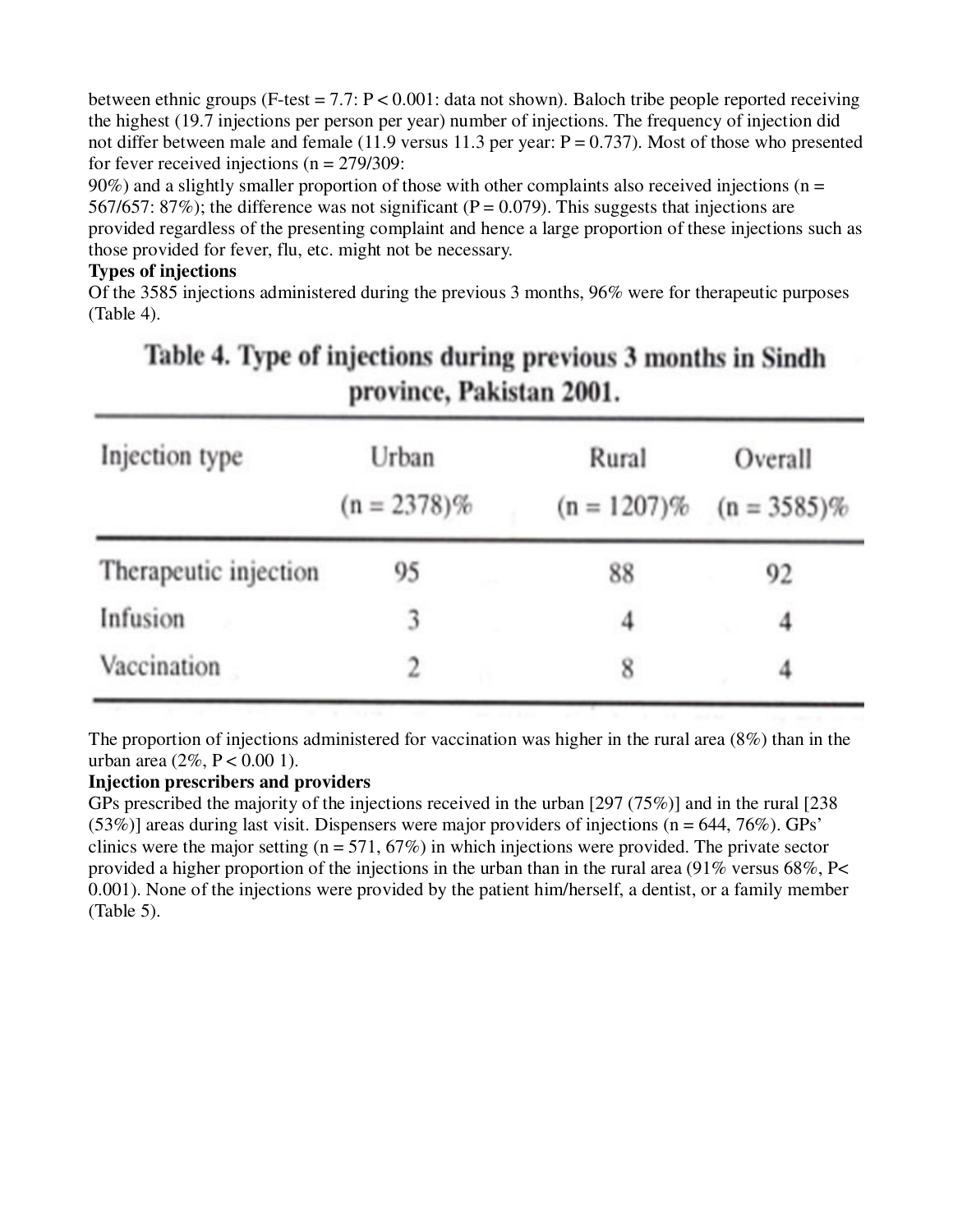| Variables                                      | Urban $(n = 395)\%$ |  | Rural ( $n = 453$ )% | Total $(n = 848)\%$ |
|------------------------------------------------|---------------------|--|----------------------|---------------------|
| Type of prescriber at last visit               |                     |  |                      |                     |
| Physician in private facility                  | 75                  |  | 53                   | 63                  |
| Nurse in public facility                       | $\Omega$            |  | 21                   | 12                  |
| Unqualified practitioner                       | 14                  |  | 18                   | 16                  |
| Physician in public facility                   | 10                  |  | 8                    | 9                   |
| Hakeem/homeopath <sup>1</sup>                  |                     |  | $\bf{0}$             | 0                   |
| Chemist                                        |                     |  | $\theta$             | 0                   |
| Bone setter <sup>2</sup>                       | 0                   |  | 0                    | o                   |
| Injection provider at last visit               |                     |  |                      |                     |
| Dispenser                                      | 73                  |  | 78                   | 76                  |
| Physician                                      | 21                  |  | 8                    | 14                  |
| Unqualified practitioner <sup>3</sup>          | 6                   |  | 14                   | 10                  |
| Hakeem/homeopath <sup>1</sup>                  | $\theta$            |  | $\bf{0}$             | $\theta$            |
| Setting for last injection                     |                     |  |                      |                     |
| GP clinic                                      | 89                  |  | 54                   | 67                  |
| Public dispensary/basic health unit            | 5                   |  | 26                   | 16                  |
| Unqualified practitioner's clinic <sup>3</sup> |                     |  | 13                   | 9                   |
| Public hospital                                |                     |  |                      |                     |
| Private hospital                               |                     |  |                      |                     |
| Home                                           | 0                   |  |                      |                     |
| Traditional healer clinic                      | 0                   |  |                      |                     |

## Table 5. Injection prescriber, provider, and setting for last injection received in Sindh province, Pakistan 2001.

<sup>1</sup> A hakeem is a person who practises traditional medicine.

<sup>2</sup> Bone setters in the rural area, called 'Phelwan'; some of them even have clinics.

<sup>3</sup> Practitioners having no basic medical degree such as MBBS.

## **Safety of injections**

During the last contact with the provider, a new syringe, defined as one opened in front of the patient was used for 191 (48%) and 263 (59%) injections in the urban and the rural area, respectively. Overall, 454 (54%) of the patients had been injected with freshly opened injection equipment (Table 6).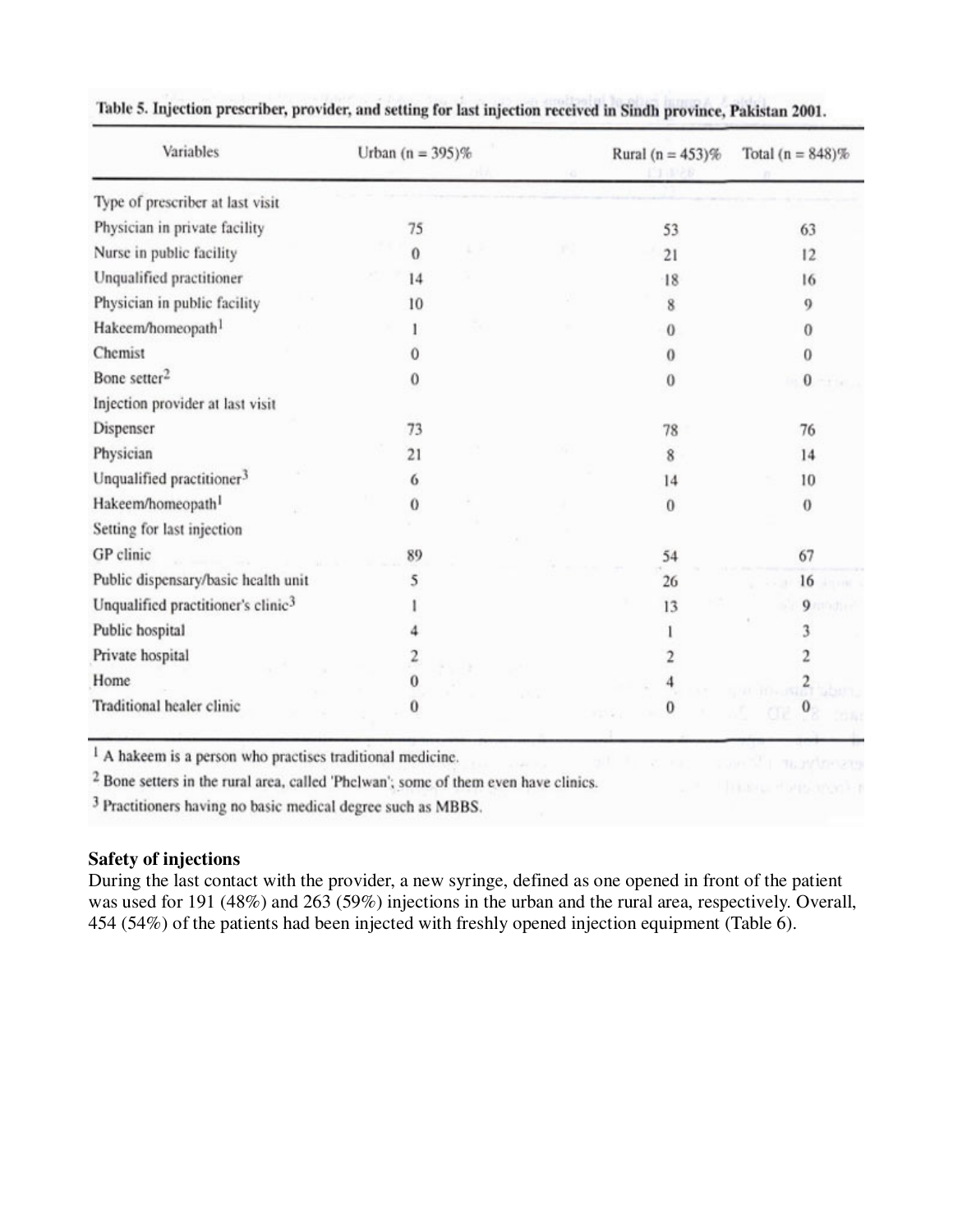| Safety circumstances                              | Urban $(n = 395)\%$ | Rural ( $n = 453$ )%                    | Total $(n = 848)\%$ |  |
|---------------------------------------------------|---------------------|-----------------------------------------|---------------------|--|
| <b>Source of syringe</b>                          |                     | <b>Contract Development of the Pro-</b> |                     |  |
| Newly opened, from the packet <sup>1</sup>        | 36                  | 43                                      | 39                  |  |
| Newly opened brought by patient <sup>1</sup>      | 13                  |                                         | 14                  |  |
| Behind the counter                                | 15                  | 21                                      | 18                  |  |
| Pot of water for boiling instruments <sup>2</sup> | 28                  |                                         | 13                  |  |
| Don't know                                        |                     | 15                                      | 11                  |  |
| Pot of tepid water                                |                     |                                         |                     |  |
| Picked from the table/tray                        |                     |                                         |                     |  |
| Syringe used on previous patient                  |                     |                                         |                     |  |
| Changed needle                                    |                     |                                         |                     |  |

Table 6. Safety circumstances of last injection received in Sindh Province, Pakistan 2001.

<sup>1</sup>A syringe taken from a new packet whether provided at the clinic or brought by the patient in a closed packet was considered sterile.

<sup>2</sup>Water in the pot may not be boiling.

Of 82 vaccination injections during the last visit, 67 (82%) were provided with a freshly opened syringe. In comparison with providers at public facilities ( $n = 43/163$ , 26.4%), unqualified practitioner  $(n = 244/508, 48\% \text{: OR } = 5.2 \text{: } 95\% \text{ CI: } 2.7-9.8)$  and GP  $(n = 87/135, 64.1\% \text{: OR } = 2.5 \text{: } 95\% \text{ CI: } 1.5-$ 4.6) prescribed injections were more likely to have been administered with a syringe of uncertain safety.

## **Cost of injections**

The overall cost of an encounter with a health care provider was Rs. 83 (US\$1.3). This overall cost was Rs. 95 (US\$1.5) when an injection was prescribed and administered and Rs. 44 (US\$0.7) without injection. The mean and median differences between these two fees, Rs.5 1 (US\$0.8), Rs. 15 (US\$0.2) were significant (P<0.0O1, Mann-Whitney U test).

## **Discussion**

Our findings indicate that the frequency of injection in Sindh province is one of the highest in the world.<sup>2,18</sup> Injection use occurred mainly in the private sector where they are pre-scribed by GPs and provided by unqualified dispensers. In addition to being overused, injections are also unsafe. For only about half of injections that patient could recall had a new freshly open syringe been used. This high number of injections increases the risk of exposure to bloodborne pathogens.<sup>9</sup> Thus, decreasing unnecessary injections is an important component of any strategy to interrupt the transmission of blood-borne pathogens in Pakistan, which is facing an epidemic of hepatitis B and C.<sup>19</sup> Injection overuse has also been reported from other countries. The highest frequencies of injections per person has been reported from Romania, Moldova, and Mongolia, with 5.3, 12.4, and 13 injections per person per year.2,18,20 In these countries, injections are used in a formal public health care setting, where they are prescribed by physicians and administered by nurses. Outdated treatment protocols often drive injection use in these countries, which used to follow the biomedical model of the former Soviet Union. In Africa, nurses prescribe and provide injections in the public sector. In Uganda, nurses administer the majority of the 5.3 injections that on average each person receives each year.<sup>21</sup> In Africa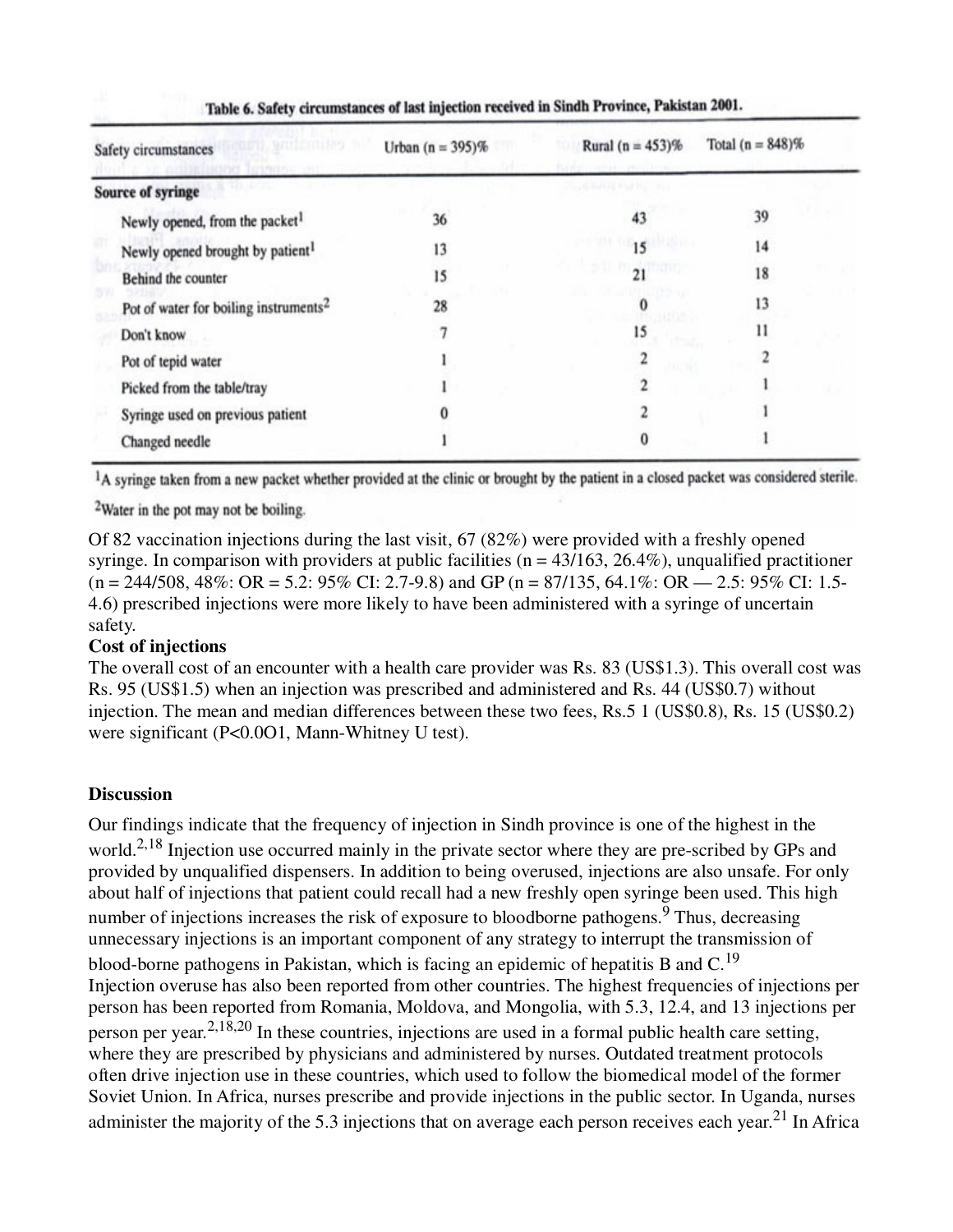outdated treatment guidelines and financial incentive are key determinants of injection use. The introduction of revised treatment protocols reduced injection use in Tanzania.22 In the state of Haryana, India, each person receives 2.5 injections each year. Injections are prescribed by GPs and unqualified practitioners in the private setting.<sup>23</sup> However, preliminary results of a nationwide assessment of injection use suggest that these values are underestimated (N. K. Arora, personal communication). Injections are overused because of economic incentives.<sup>24</sup> Injections in Pakistan are prescribed predominantly at GP clinics, where dispensers administer them. Injection administration is not driven by the old treatment protocols (treatment protocols are not present or prescribers are unqualified). Rather, economic incentives and perception about patient preference for injection are key drivers. Economic incentives play a key role: there is a difference in cost of the visit for which injection is included and the cost of a visit for which injection is not included. In addition, the health care provider earns more when he reuses the syringe for patients. Thus, efforts to decrease injection use should address economic incentives for health care providers, especially for GPs and unqualified practitioners. In Romania, Moldova, and Mongolia, an increase in the supply of single-use injection equipment in the last 10 years has reduced the reuse of injection equipment because it was insufficient supply of injection equipment that drove reuse.<sup>25</sup> Revision of treatment and sterilization guidelines has been found to reduce injection use and improve sterility in Tanzania.22 In Pakistan, increasing injection equipment supply may not have a major effect on reuse in the private sector, as single-use syringes are already available in the market at tha low price of Rs. 2 (US\$0.03). Thus, a number of other factors may explain unsafe injection practices including poor reg-ulation of malpractice, economic incentives, lack of awareness in the population, and poor consumer protection.<sup>26,27</sup> In this situation, injection devices with reuse prevention features including auto-disable syringes, may improve safety. Other factors that could be beneficial include consumer empowerment through education to question the rationality of injec-tion prescription and the safety of the syringe.

Injection practices in Pakistan are more similar to those in other countries in South-East Asia, and in the eastern Medi-terranean region. In Egypt, India, Nepal, Thailand, and Indonesia injection use is also high. Most injections are administered in the informal or the private sector and reuse is common.<sup>1,23,28-</sup>

 $30$  The predominant use of health care from private and informal providers in these countries may explain the injection practices similar to those observed in Pakistan. Thus, attempts to improve injection safety must give priority to the private sector in Pakistan and other countries of the region with similar practices. Since the private sector is not under the direct control of the government, their practices may not have been regulated previously. Thus, more efforts and programmes are needed to engage private provid-ers in a dialogue on injection safety.

Our population sample included people who have been hospitalized or are also diabetics. These individuals received many injections. The distribution of injection frequency is skewed towards the right in our sample, estimates without excluding upper 2% were 13.6 and after removal were 8.2. This distribution of injections has important implications. Firstly, in planning injection equipment supply needs, if estimates include few high injection users, they will falsely overestimate the injection equipment required at provincial or national level. Secondly, these estimates should not be used crudely in the mass action model for estimating transmission the risk of blood-borne pathogens to the general population as a high proportion of injections are clustered in a small proportion of the population.<sup>9</sup> Our study had the following limitations. Firstly, in our study sample the males in the age group 15-45 years and school-age children were under-represented because we were able to visit a household only once and these population groups were not present at home during the day. To address the selection bias we obtained age and sex standardized estimates for injection frequency. Secondly, the cost of an injection cannot be measured accurately in population surveys, as it is aggregated in a single fee that includes the consultation fee, drugs, and injec-tions. While we tried to address this limitation by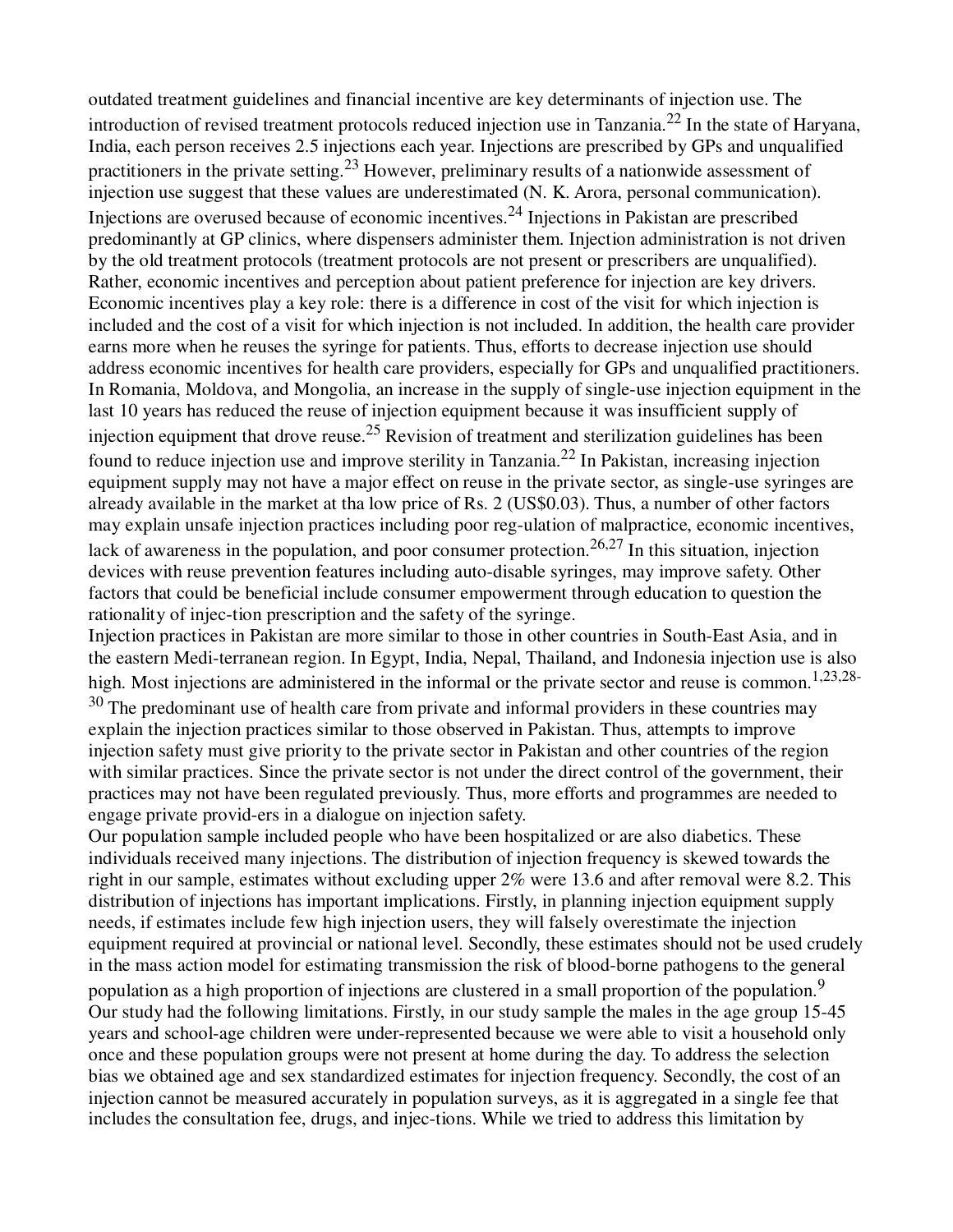comparing the cost of visits with injections and without injections, facility surveys are a more appropriate method to estimate the components of the cost of an injection more accurately. Thirdly, the annual ratio of injections obtained by extrapolation of 3 month recall may slightly overestimate immunization injections over the year as well as overall estimates, since immunization injections may have been received once or twice during the study period. Although this may not have major effect on overall estimates, the findings should be used with caution. Fourthly, the two communities are not a strictly statistically representative sample from Sindh province or Pakistan.

Injections are overused in Sindh province of Pakistan to administer medication and the number of injections per capita that we found is among the highest ever reported. Such a high frequency of injections needs the attention of the policy-makers. The private sector, especially GPs, is a major contribu-tor to this injection overuse. Thus, that sector should be the key target of interventions to reduce injection frequency. Interventions that address providers' economic incentives may contribute more to reducing injection frequency. In addition, interventions are needed to improve the safety of injections. These include the introduction of injection devices that prevent reuse, behavioural modification of providers, increasing awareness in the population of risks associated with injection, creating consumer avoidance of injections and demand for safety. The introduction of auto-disable devices may engage providers in safer injection practices. Interventions that can be easily translated and integrated into an already existing programme may be more promising in reducing injection overuse. Further research is needed to assess how many of the injections administered are unnecessary and hence could be avoided.

### **Acknowledgements**

We are grateful to the anonymous reviewers whose comments helped to improve this paper. Funding for this research was provided by USAID/NVPO through the Department of Essential Medical Technologies, World Health Organization, Geneva, Switzerland.

## **References**

1. Hutin YJ, Hauri AM, Armstrong GL. Use of injections in healthcare settings worldwide, 2000; literature review and regional estimates. BMJ 2003; 327: 1075.

2. Logez S. Soyolgerel G, Fields R, Luby S. Hutin Y. Rapid assess-ment of injection practices in Mongolia. Am J infect Control 2004; 32: 3 1-37.

3. Hutin YJ. Harpaz R, Drobeniuc J et al. Injections given in healthcare settings as a major source of acute hepatitis B in Moldova. mt 3 Epidemiol 1999; 28: 782-786.

4. Usman HR. Akhiar S. Rahbar MH, Humid S. Moattar T, Luby SR Injections in health care settings: a risk factor for acute hep-atitis B virus infection in Karachi, Pakistan. Epidemiol Infect 2003; 130: 293- 300.

5. Ban A, Akhtar 5, Rahbar MH, Luby SP. Risk factors for hepati-tis C virus infection in male adults in Rawalpindi-Islamabad. Pakistan. Trop Med mt Health 2001; 6: 732-738.

6. Quigley MA, Morgan D, Malamba SS et al. Case-control study of risk factors for incident HTV infection in rural Uganda. J Acquir Immune Defic Syndr 2000; 23: 418-425.

7. Baron RC. McCormick SB, Zubeir OA. Ebola virus disease in southern Sudan: hospital dissemination and intrafamihal spread. Bull World Health Organ 1983: 61: 997-1003.

8. Fisher-Hoch SP, Tomori 0. Nasidi A et a). Review of cases of nosocomial Lassa fever in Nigeria: the high price of poor medi-cal practice. BMJ 1995: 311: 857-859.

9. Hauri AM, Armstrong GL, Hutin YJ. The global burden of dis-ease attributable to contaminated injections given in health care settings. Int J STD AIDS 2004, 15: 7-16.